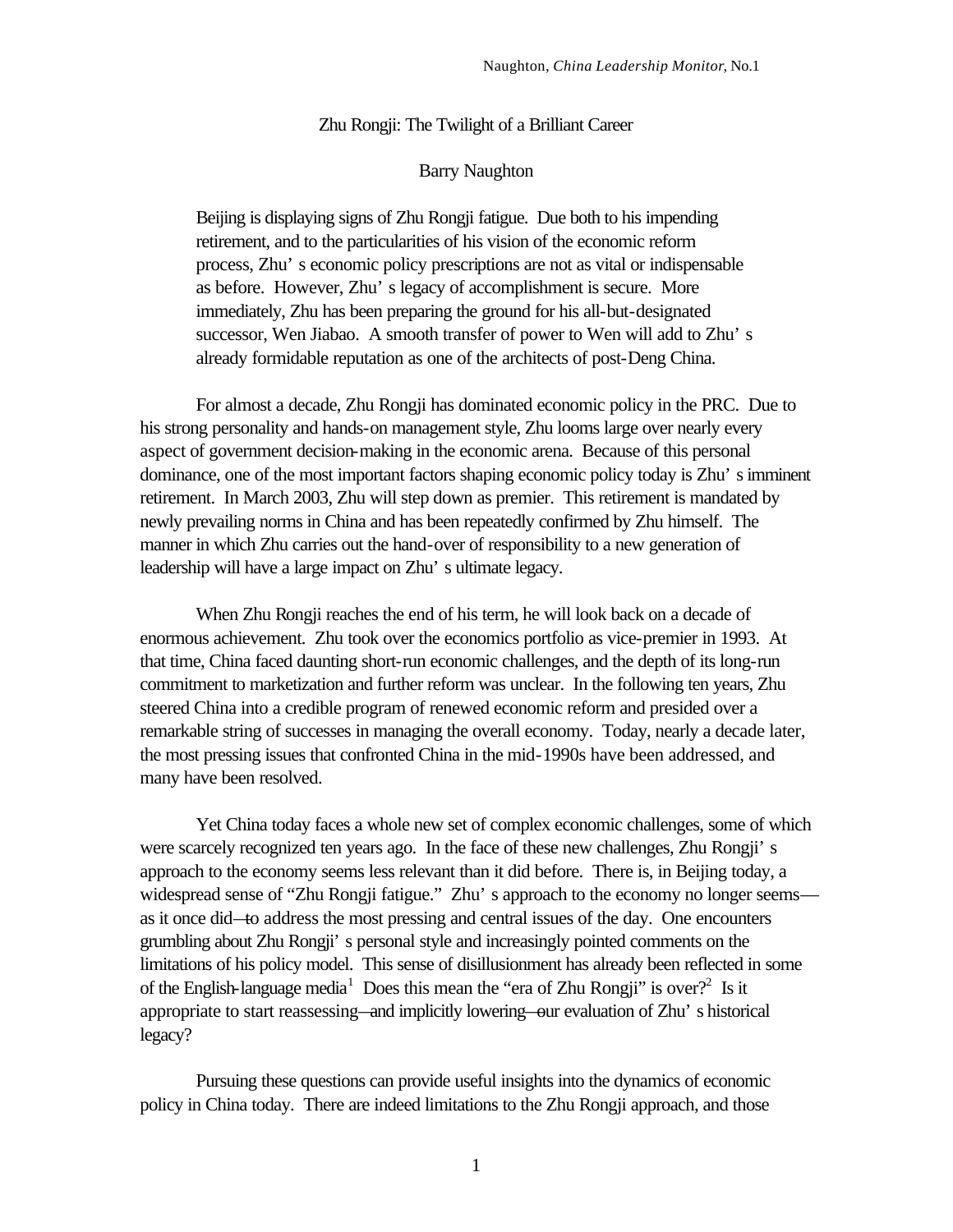limitations are increasingly apparent today. In a sense, the Chinese economy has outgrown Zhu' s initial policy prescriptions, and Zhu recently has been insufficiently agile—or has perhaps lacked political room for maneuver—to reformulate his policy agenda to adequately respond. Nevertheless, despite his limitations, Zhu' s legacy is secure. In economics, his positive legacy has been achieved essentially by securing the authority of government policy by rebuilding the fiscal and monetary basis of macroeconomic stability, making the hard choices about SOE employment, and engineering China' s entry into the World Trade Organization (WTO). In politics, his legacy is more mixed, but the most positive aspect of his legacy is playing out right now. This consists in the unambiguous manner in which he has committed to his own retirement and the constructive and consistent way that he has provided the necessary space to his apparent successors. The primary beneficiary has been Wen Jiabao. His rise is discussed in the final section of this paper. Moreover, ranking just below Wen Jiabao is an entire generation of competent government managers—legitimately called technocrats—who have gained important places under Zhu. Given the importance of succession in any political system—and in particular given Zhu' s domineering, even overbearing personality—this constructive willingness will be one of Zhu' s most important contributions to China' s future.

#### *Zhu Rongji's Vision and Its Limitations*

Zhu Rongji' s vision of economic reform has been consistently marked by two points of emphasis: one is the need for markets, and the other is the need for an authoritative government. But actually Zhu is not an unqualified fan of either markets or authoritative government. Rather the two are seen to check and reinforce each other. One of the most important aspects of markets is that they serve as a check on the actions of bureaucrats. Without markets, bureaucrats are free to do pretty much what they please, and Zhu knows how bad that can be. Thus, markets must be introduced because that is the only way to drive government officials in a direction in which they otherwise would not go. In recent years, Zhu has consistently stressed the need to break down government monopolies, creating competition in previously protected sectors like petroleum and telecommunications. Similarly, Zhu's sustained drive for China's WTO membership seems to reflect the same beliefs. The commitment to WTO will unleash a further round of marketization that will drive reforms ahead. Without such a commitment, reforms would stall.

Authoritative government is equally important. Zhu sees markets as desirable, but he certainly does not romanticize them. He is very aware of the potential for speculation and profiteering in markets. Entrepreneurs will evade taxes and appropriate public property if they are allowed to get away with it. Even in a market economy, if special treatment is available, people will abuse it. Therefore, Zhu was critical of the tendency to implement piecemeal and inconsistent reforms in the 1980s, when it was more important to introduce incentives and markets than to ensure that they actually worked well. Zhu instead has sought a more consistent and integrated reform model. Zhu has a consistent view that government-set policies ought to be "parametric," that is, authoritative and not subject to manipulation by the agents they are supposed to regulate. Zhu' s proudest achievements were the tax reform, the rebuilding of the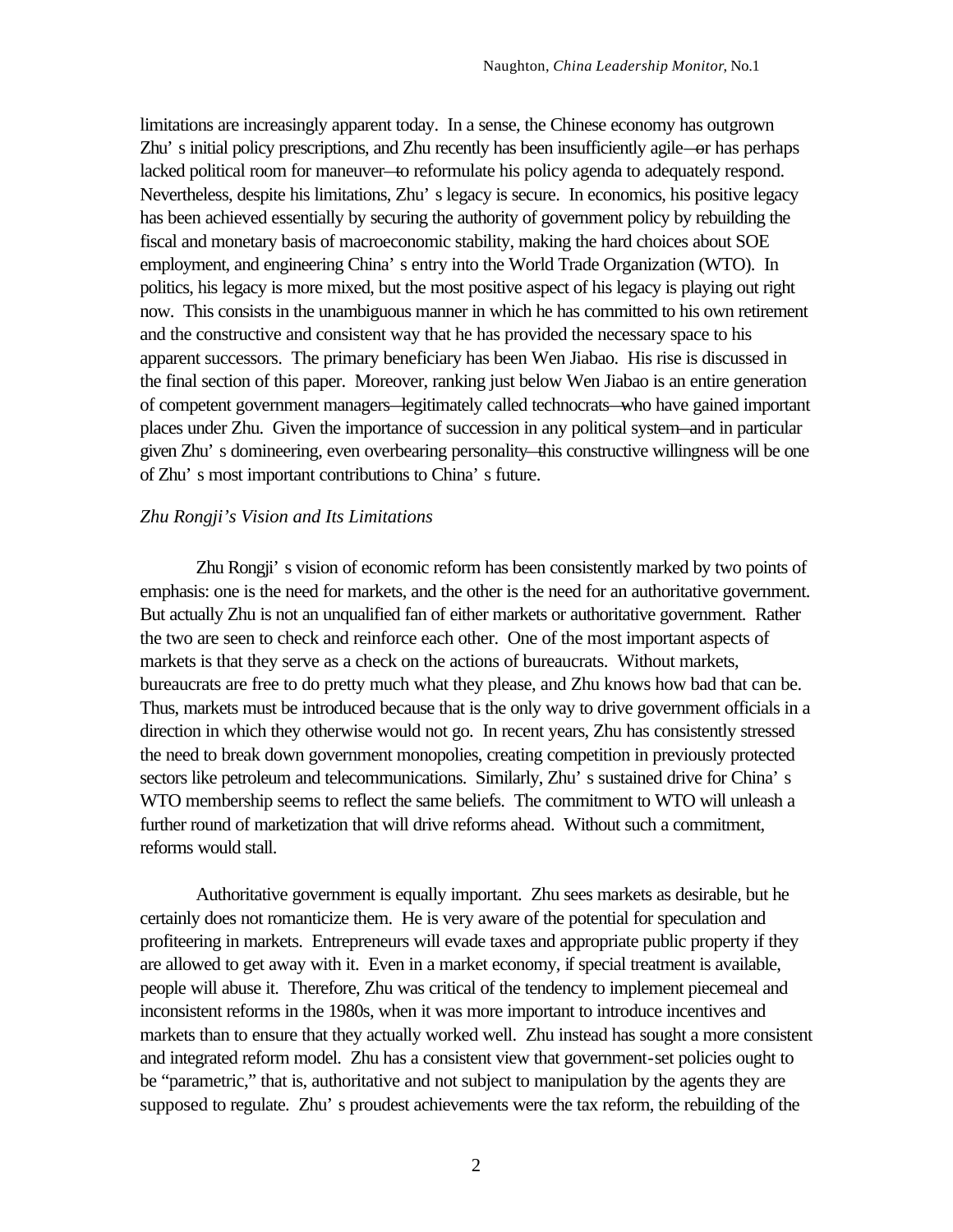fiscal basis of the Chinese government, and the strengthening of the banking system (admittedly all these, but especially the latter, are unfinished projects). Thus, Zhu has been a centralizer, as well as a reformer. He has tried to make the central government more even-handed, but also more powerful.

The tension between these elements of Zhu' s policies has often led to criticism. The most common criticism of Zhu Rongji' s economic positions is that he retains some of the mentality of the central planner. After all, Zhu worked for decades in the planning organs, and subsequently in the State Economic Commission, taking care of state-owned enterprises. He has lots of experience with steering economic actors through direct command and control. In addition, Zhu was trained as an engineer, and he perhaps maintains a belief in direct, engineered solutions to complex problems. Of course, his commanding personality reinforces these impressions.

While there is something to these criticisms, they can be pushed too far. Perhaps more important than the engineer and planner side of Zhu' s thought is his strong commitment to the ideal of the upright official (*qingguan*). Zhu has repeatedly emphasized his commitment to the nation, his willingness to sacrifice his life in pursuit of his vision of service, and his insistence on honesty in officials, especially subordinates. This traditional conception of the role of the official has substantial resonance among the Chinese population, and it has contributed to Zhu Rongji' s relatively strong personal popularity, despite his key role in a government widely seen as deeply corrupt. Of course, Zhu has had to make his own compromises with corruption, but in general he has been able both to limit the extent of compromise and to control the damage that inevitable compromises cause him. The ideal of the upright official contains within it the tension we identified in Zhu' s economic thought above. The upright official is not just a model of personal probity, he is also a model of a powerful, authoritative official who makes the tough decisions. This ideal conveys a moral authority and obligation to intervene in a wide range of affairs. Such an ideal does not always correspond well to the economic problems China faces today.

The most obvious area where the upright official crashes into the reality of the modern economy is the field of privatization. There is no doubt that a broad program of privatization has been underway in China over the past five years. Many state-owned enterprises and even more township and village enterprises have been sold or given to domestic and foreign private owners during this time. Yet the Chinese government has never officially endorsed this process, preferring circumlocutions such as "restructuring" to the honest word "privatization." This lack of candor was perhaps understandable at the outset of privatization, but it has become an increasing obstacle to good policy-making as the economy increasingly shifts onto the basis of private ownership.

There is evidence that some aspects of the reorientation of government policy needed for movement toward a private economy have slowed, if not stalled, during the past year. At the beginning of 2000, Zeng Peiyan, the head of the State Planning Commission and--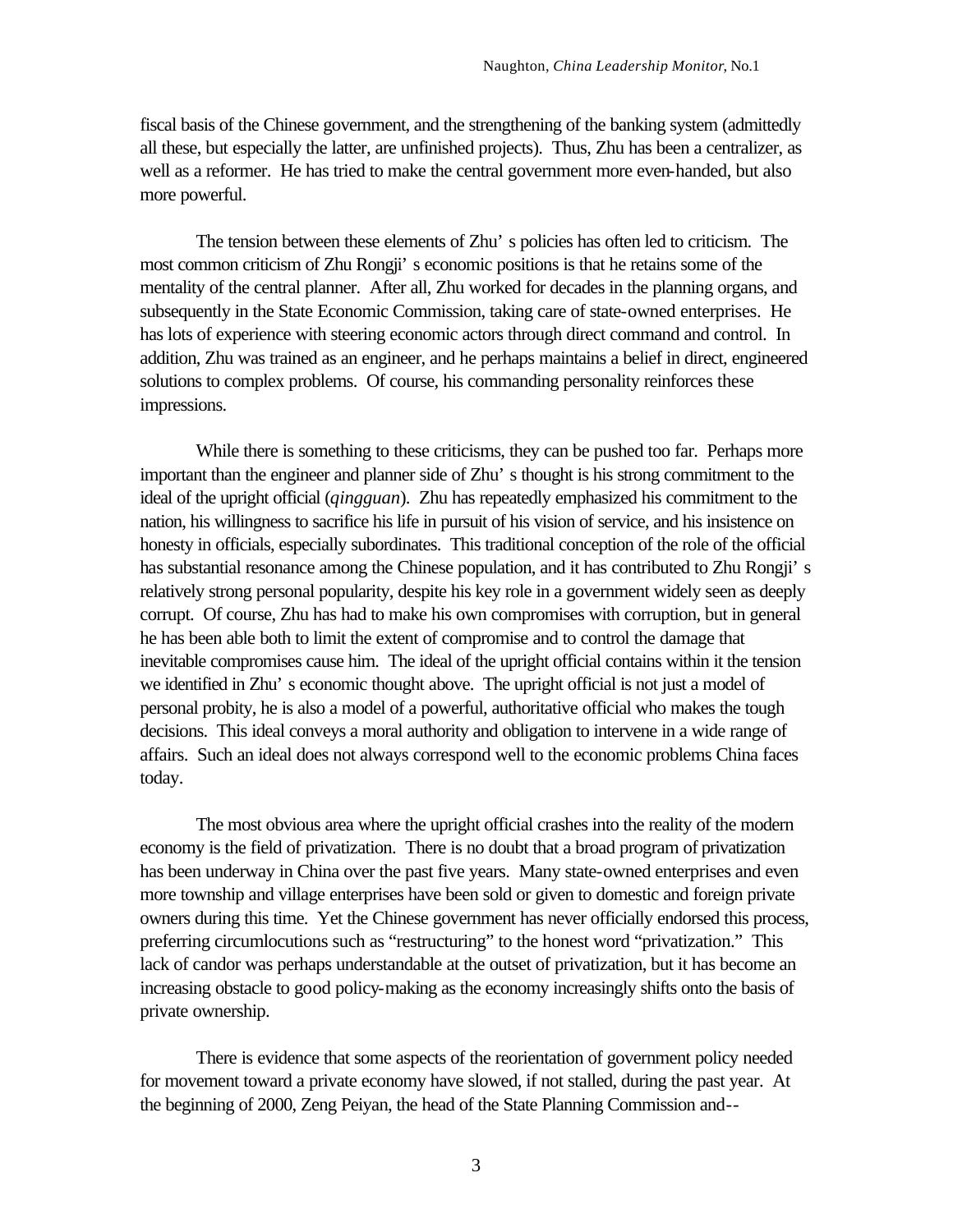notwithstanding his formal position--one of the most talented of China' s economic officials, declared that China would systematically dismantle all the legal, political and regulatory barriers that constrained—overtly or more subtly—the development of the private economy. Since that time, progress has been disappointing, and the objective is far from completion. The impact of weak protection for private businesses is becoming more important, too, because increasingly the economy relies on private investment as its motor of development, at least in competitive, non-infrastructure sectors.<sup>3</sup> Similarly, entry of privately-owned banks has been insignificant, notwithstanding a few token innovations and a general call for more small-scale financial institutions.

Despite these needs, Zhu Rongji has not pushed hard to accelerate or clarify the privatization process, or to finally create a really secure and non-discriminatory environment for private firms. We can only speculate about motives, but Zhu has given many clues to his position. The privatization process is messy and corrupt, probably inevitably. Local officials have enormous opportunities to enrich themselves and their relatives through the privatization of local enterprises. Zhu, from his standpoint as an upright official, appears to be genuinely repulsed by the liberties not-so-upright officials have taken with the privatization process. He has said more than once that "terrible things" have happened in the process of releasing small enterprises from state control. He is offended that public property has flowed into private pockets. More than once he has admonished local officials against the idea that selling off local enterprises could in itself be adequate local policy (*yimai liaozhi*). Zhu is allergic to economists who argue that a little bit of corruption is acceptable because it lubricates the transition to a private property-based market economy. Zhu has simply not been a strong advocate of private property rights, despite the urgent need for China to strengthen those rights today.

It is not unreasonable to trace Zhu' s attitude toward the privatization process to his self-conception as an upright official and honest steward of the people' s property. His personal views may be reinforced by deeper structural factors: in order to implement privatization and reduce corruption, a leader would have to be willing to open up the privatization process to much more popular scrutiny, making the process more transparent and more democratic. Zhu, like his superior Jiang Zemin, has been unwilling to do so. The result is that on issues related to privatization, Zhu has become somewhat irrelevant, a little bit beside the point. Zhu' s report to the March 2001 National People' s Congress on the Tenth Five Year Plan has a single line on the need to "support, encourage and guide the healthy development of [the] private and individual sectors."<sup>4</sup> Most recently it has been Jiang Zemin who has been carrying the ball for the private sector, arguing for the admission of entrepreneurs into the Communist Party in his July 1, 2001 party anniversary speech.

A related area where Zhu' s policy has been hesitant has been in the regulation of China' s stock markets. The transformation of China' s emerging equity markets into wellfunctioning, rule-based capital markets with private as well as public firms listed is a crucial task. We can clearly see the tensions in Zhu's world view in this area. On the one hand, Zhu clearly sees the limitations in China' s casino-like stock markets, marred by stock price manipulation,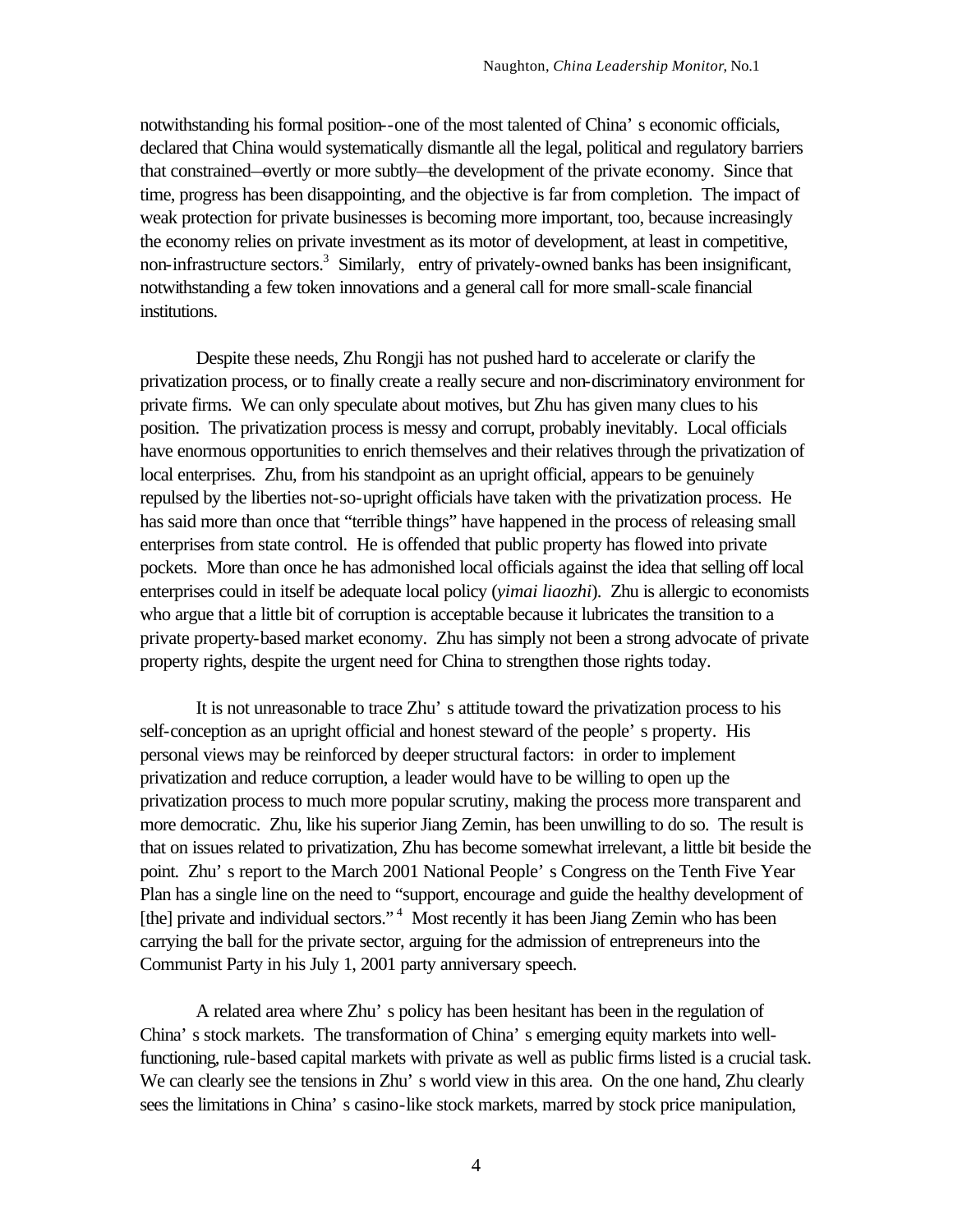phony financial statements, and unauthorized speculation with public money. As a result, since 2000, Zhu has strongly backed Zhou Xiaochuan, the newly appointed head of the China Securities Regulatory Commission (CSRC), in a series of efforts to uncover scandals, require honest disclosure, and penalize firms with inadequate performance. Imposing these rules on the stock market has been costly: the market is down dramatically from its high point in mid-2001. But these changes are absolutely essential if a well-functioning market is ever to be created in China. Moreover, the measures are clearly consistent with Zhu' s preference for a tough and impartial regulator and his distaste for speculative markets.

But there is another side to the reform agenda for capital markets, and that is allowing the markets to function with less direct government control while the requisite disclosure and regulation mechanisms are being established. In particular, this should mean allowing any firm, public or private, to list on the stock exchanges so long as it meets requirements of size, profitability and transparency. In this respect, progress has stalled. To be sure, the first private firms to list were expected to be high-tech firms listing on China' s NASDAQ-like second board, progress on which has been deferred because of the global tech bust. But a determined leader who valued progress in privatization could have made alternate plans to open the main markets to private firms. In fact, back in 1998, Zhu had been tempted by a plan to use the stock markets *primarily* to help designated state firms raise capital. Although Zhu gave up that plan around the time Zhou Xiaochuan became head of the CSRC, Zhu' s willingness to flirt with the idea in the first place shows the consistent temptation that quick administrative fixes exercise on Zhu.

Grain procurement policy is the single worst policy of the Zhu Rongji government, and it also reflects Zhu' s personality and personal involvement. In the mid-1990s, serious losses started to pile up at the state grain bureaus. In a remnant of the old "dual track" system, grain managers were trading on both public and private accounts and profiting by selling cheap public grain for high market prices. Offended by the double-dealing of local officials, Zhu "reformed" the system by re-instituting the state grain monopoly, and forcing local officials out of the free market. This attempt to re-institute the reign of virtuous officials has been a colossal failure, literally wasting billions of dollars. Currently the problem is partially concealed, because the state has millions of tons of grain reserves, and the billions of yuan worth of loans used to finance the grain are still on the books. But the grain is rotting in the warehouses and will never be sold, and the losses cannot be covered up forever. Meanwhile, a golden opportunity to transition China' s grain economy to a full market basis was lost.

Finally, there is the issue of Zhu' s personal style. Zhu is refreshingly outspoken, acknowledging problems, addressing issues, and critiquing performance. But he is also arrogant, stubborn, and rude to subordinates. He is unable to discuss issues in an equal and open way with subordinates, and he will not tolerate direct criticism, such as criticism of his grain policy. He does not like to have subordinates summarizing information for him, so he prefers to get briefed directly by experts, outside a normal administrative chain of command. But, of course, this also means that he is always pressed for time, and he is abrupt with briefers,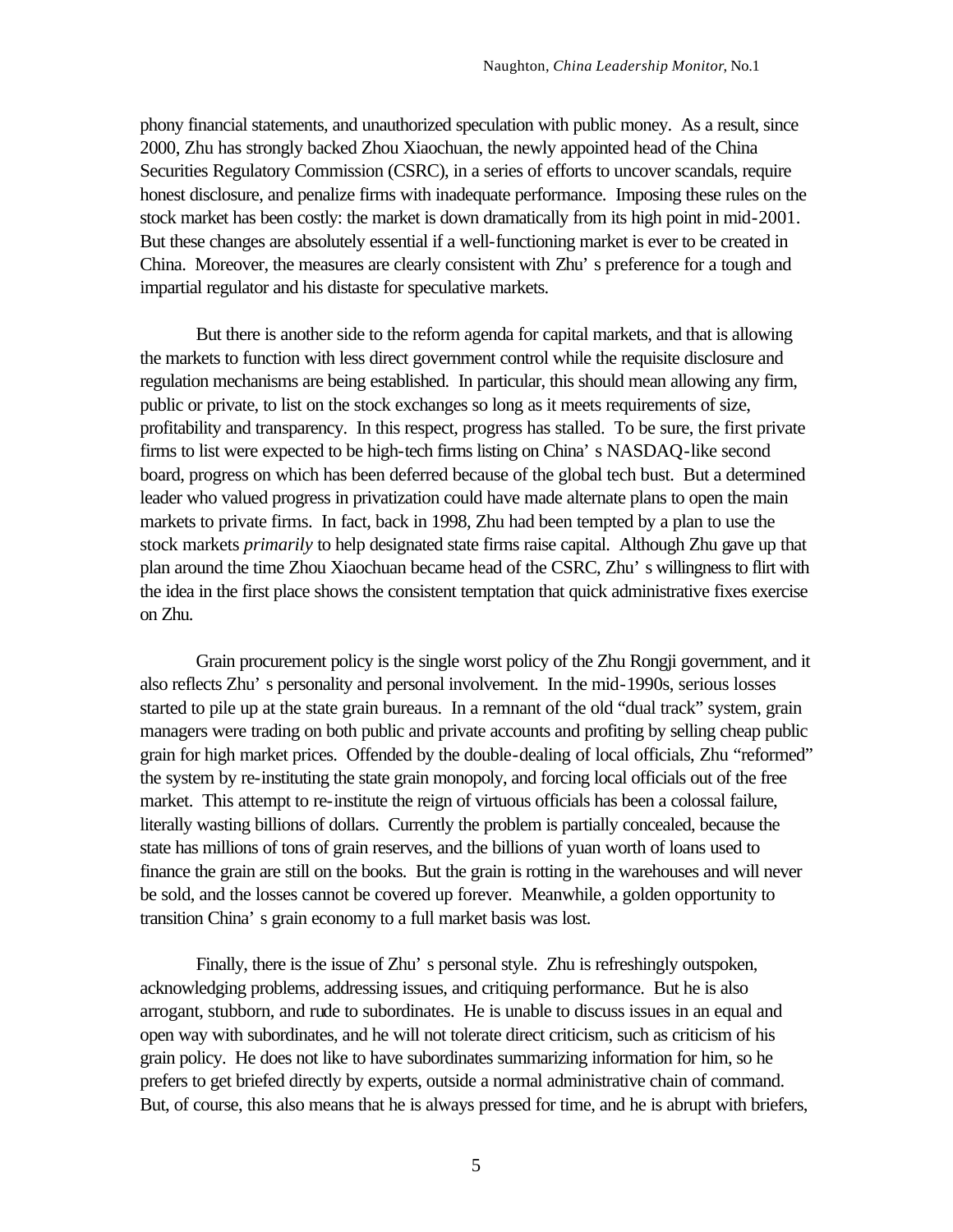cutting them off if they tell him something he has heard before. When Zhu was mayor of Shanghai he was renowned for the demands he placed on mid-level cadres, provoking the criticism that he was "popular with the masses and curried favor with the leaders, but was really rough on the mid-levels."<sup>5</sup> A similar process has played out in Beijing. It is not surprising that run-of-the-mill bureaucrats may harbor resentment, since they have been singed by Zhu' s 50 percent down-sizing of the central government bureaucracy. More significantly, though, policy advisers and intellectuals, natural allies of Zhu' s reformist and anti-corruption mission, also are displaying unmistakable signs of Zhu Rongji fatigue. They are tired of being treated poorly and seem weary of Zhu and his methods. Zhu simply is not very good at mobilizing people to carry out a shared vision. Partly for this reason, he lacks a strong personal following among the people who have labored to carry out his reforms.

Moreover, even Zhu himself seems to be displaying weariness with his role. Zhu' s June 6 speech at the Qinghua Graduate School of Management was widely seen as puzzling, rambling, and tinged with self-pity. In it, Zhu made reference to the twenty years he was excluded from the communist party after being designated a "rightist" in 1958. His purpose was simply to emphasize the importance of maintaining ideals during periods of adversity. However, such references to personal misfortunes caused by the communist party are considered bad form among many Chinese cadres and intellectuals: Zhu had been careful never to refer publicly to this period before. Zhu' s farewell to Qinghua and his statement that he "would never return" were certainly enigmatic. Some parts of the speech were more substantive, and anybody can have a bad day speaking extemporaneously. But, still, the speech contributed to a sense of the waning of an era of Zhu Rongji predominance.

As a result, with the end of Zhu' s term in sight, and with an agenda still crammed full of unfinished business, the popular wisdom in Beijing is that no major new reform initiatives can be expected from Zhu Rongji during the remainder of his term. Not that Zhu will be idle: there are many unfinished projects on which substantial progress could be made in the next year and a half. These large-scale and inevitably long-lasting initiatives include completing a national pension system, preparing China' s local officials to meet the most basic requirements of WTO membership, and consolidating the regulatory framework for China's stock markets.<sup>6</sup> New initiatives are unlikely, in this view, for a number of overlapping reasons: Zhu' s lame duck status; the over-full agenda of reforms already on the table; and the lack of a strategic focus for new reforms, given the parameters of Zhu Rongji' s world view.

#### *Zhu's Legacy*

Does this mean that Zhu Rongji's legacy is fundamentally flawed?<sup>7</sup> It is true that in the earlier "era of Zhu Rongji," Zhu was the one truly indispensable player in economic policy. In that sense, the news is that Zhu no longer seems as central and as indispensable as he once did. But conversely it is important to remember that there has been nearly a decade of astonishing economic change and progress in China in which Zhu really was the man of the hour. Moreover, it is crystal-clear in retrospect that precisely that aspect of Zhu' s vision of the world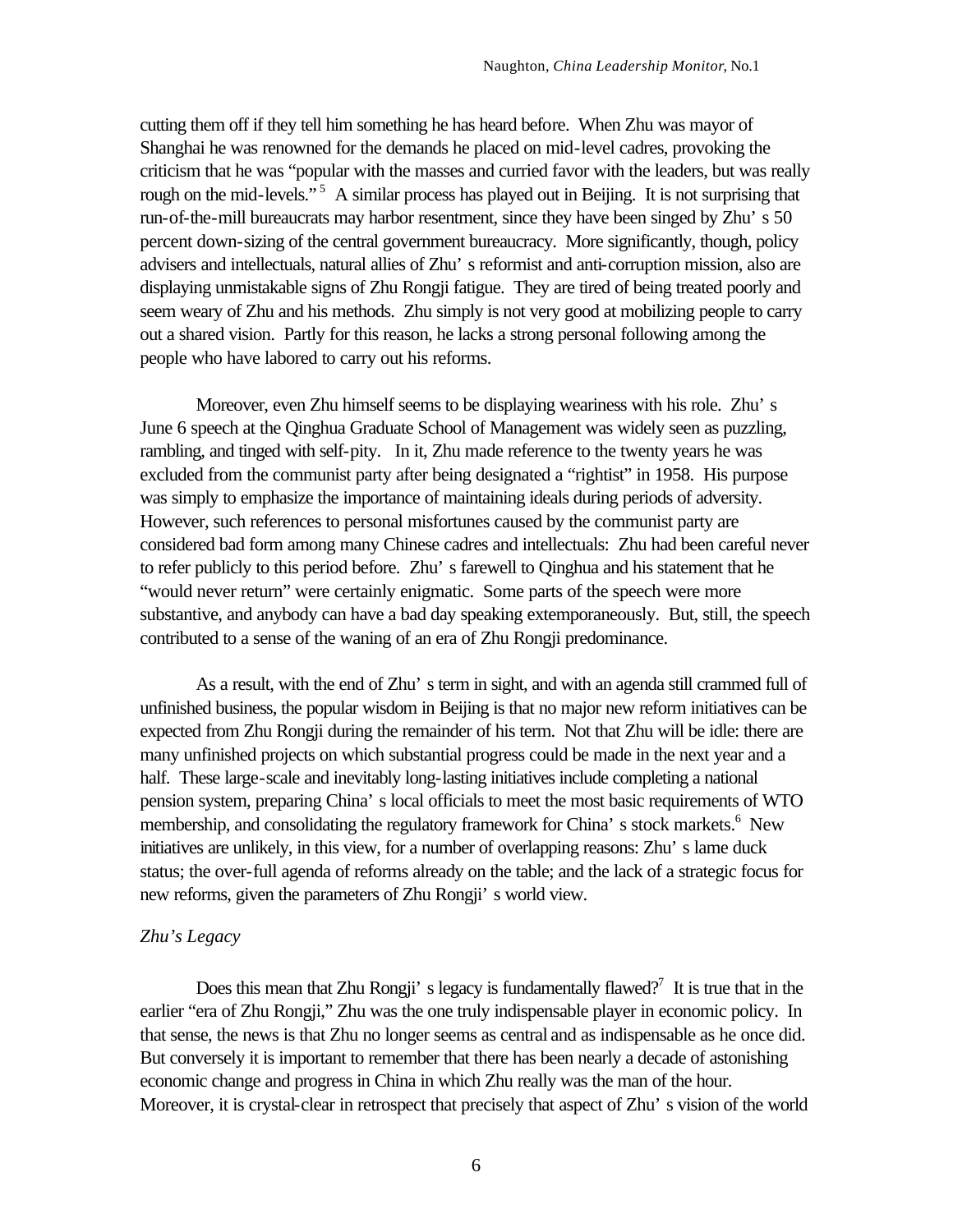that is slightly off-center today—the model of the authoritative, powerful and honest public servant—was central to the achievements that marked most of Zhu' s decade of power. And even a cursory look backward verifies the breadth and magnitude of Zhu' s economic legacy:

- The control of inflation and macroeconomic "soft landing" in 1995-97.
- Reorganization of the banking system, creating a functioning central bank and initial commercialization of state banks.
- Tax reforms in 1994 that put China's finances on a healthy foundation, raising budgetary revenues as a share of GDP went from 10.4 percent at their low point in 1995 to a projected 16 percent in 2001--a stunning accomplishment.
- Presiding over a 40% reduction in the public enterprise workforce.
- Getting the military out of the economy.
- Breaking up energy and telecom monopolies and pushing nearly a thousand large state enterprises onto stock markets.
- Getting China into the WTO by 2002.

The list could easily be extended, and this is already a massive and overwhelmingly positive economic legacy. What the various elements have in common is a clear recognition of the need for the government to set clear parameters to shape economic activity. Chinese reform in the 1980s had been marked by numerous special deals, special zones, and special incentives, combined with a steady weakening of the economic power of the national government. Zhu' s achievement has been to continue to move this system towards the market, but in a mode relatively more characterized by universal application of rules upheld by a strengthened national government. This program has been largely successful, and, as a result, Zhu' s economic legacy is secure.

# *Zhu's Retirement and the Succession Issue*

Zhu Rongji' s political legacy is far less important and less impressive than his economic legacy. But Zhu' s greatest political legacy is just beginning to shape up right now. The manner in which Zhu retires will have a large impact on Chinese political processes. Zhu' s retirement, in turn, will be shaped by the way Zhu works with his subordinates and successors. Paradoxically, although Zhu does not necessarily work smoothly *with* subordinates, he may be exceptionally good in his ability to turn over responsibility to subordinates. Because of his selfconfidence and sense of mission, Zhu Rongji does not feel threatened by talent or by younger, generally better-educated and sometimes brash individuals. Over the past decade, Zhu Rongji has been astonishingly good at identifying and promoting talent. These individuals do not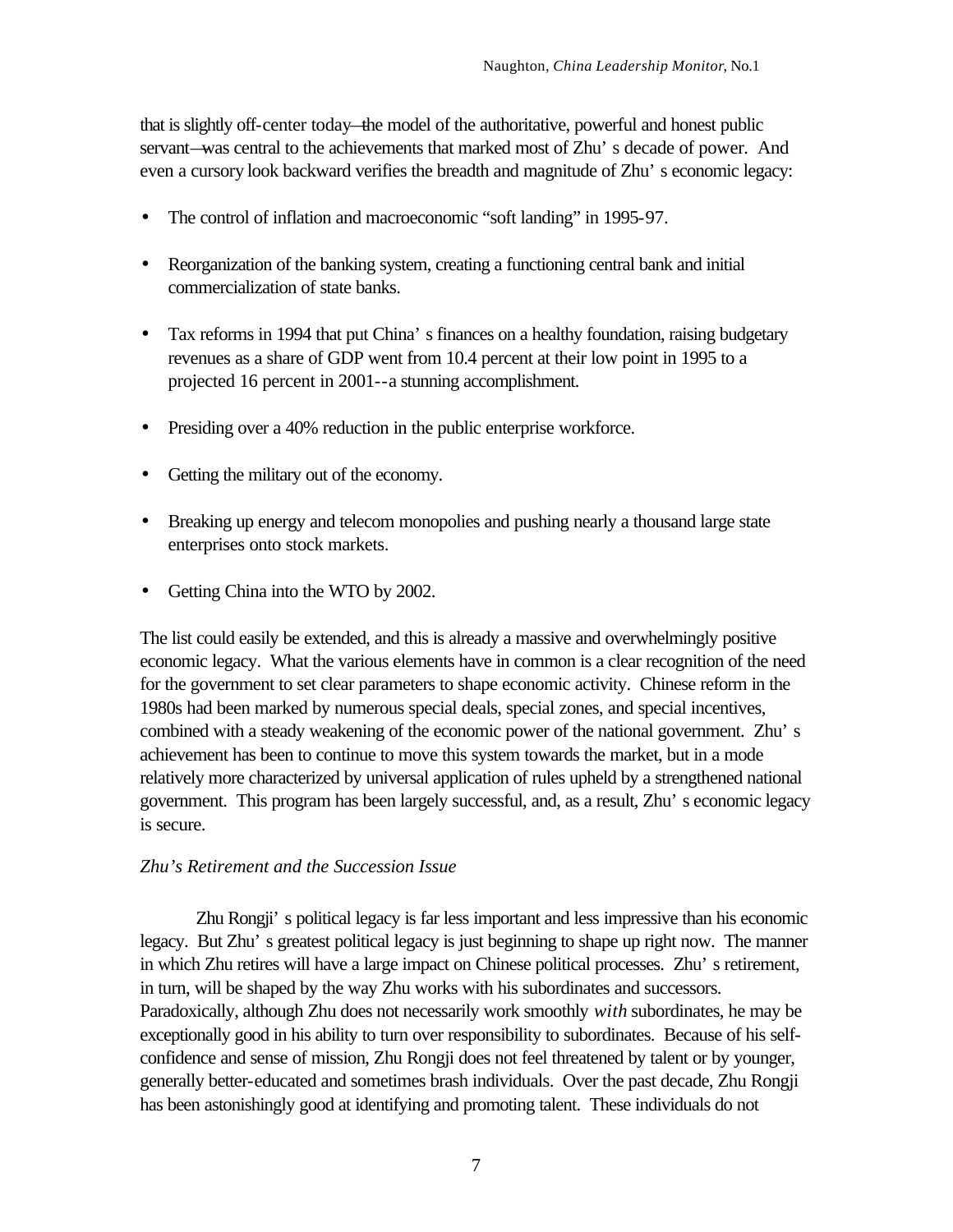necessarily form a Zhu Rongji faction, but they constitute an impressive group of technocrats who will provide an essential resource to China in the future. They are certain to be influential, individually and collectively, because of their intellect and professionalism.

Zhu Rongji has been willing to gradually cede power and influence to the younger generation. The biggest beneficiary is of course Wen Jiabao, widely believed to be tapped to succeed Zhu as Premier in 2003. Wen has been an obvious contender to become next premier ever since 1997, and his star has noticeably risen in the past year. The declining reputation of a number of potential competitors for the job—most notably Li Changchun—partly explains Wen's rise.<sup>8</sup> Since the August Beidaihe meetings, Wen has been increasingly acknowledged informally as the clear front-runner, and he has frequently appeared in the official press as well.

Wen Jiabao unquestionably enjoys Zhu Rongji' s support as the next Premier. Wen has displayed an uncanny ability to work with a succession of different Communist Party leaders, so his front-runner position in the succession to the Premier' s position is clearly not simply as a protégé of Zhu Rongji. However, since Zhu' s elevation to the State Council in April 1991, and especially since the Fourteenth Party Congress in the fall of 1992, Zhu and Wen have cooperated smoothly and closely. Zhu has provided Wen plenty of space to grow, putting him in charge of agriculture, science and technology and, subsequently finance.<sup>9</sup>

Particularly revealing has been Wen' s increased responsibility over the area of finance. By general agreement, finance is the area of China's greatest economic vulnerability. Zhu Rongji is reported to have said that the risk of a financial crisis is the biggest danger China faces. Zhu added, however, that the crisis would not occur while he was premier, but would rather be the biggest challenge faced by his successor. This is an astute judgment. Finance is an area in which Zhu Rongji has long assumed direct personal responsibility, serving for a period both as head of the central bank and as head of the Securities Regulatory Commission while he was vice-premier. Zhu' s personal credibility moderates the short-term risk of a loss of confidence in Chinese financial institutions. But a new, unproven premier faces the danger that a few mistakes could quickly compound China' s large underlying financial vulnerabilities and lead to some sort of crisis of confidence.

Zhu has mounted a constructive response to this danger. As recently as a few years ago, Wen Jiabao was judged "not ready" to take over the financial portfolio. But in the years since, he has been given steadily greater responsibilities, including appointment as head of a banking and finance central working group over the past year. At the recent Beidaihe Conference, Wen was named head of a leadership working group on the financial impact of WTO membership. Wen is charged with overseeing the drafting of a major report on the topic and with convening a work meeting in November. The three main practical topics said to be under consideration are: (a) limiting the impact of destabilizing international flows of speculative capital; (b) reducing the volume of outstanding bad bank debt by sixty billion yuan per year; and (c) preventing the flow of bank money into the stock market.<sup>10</sup>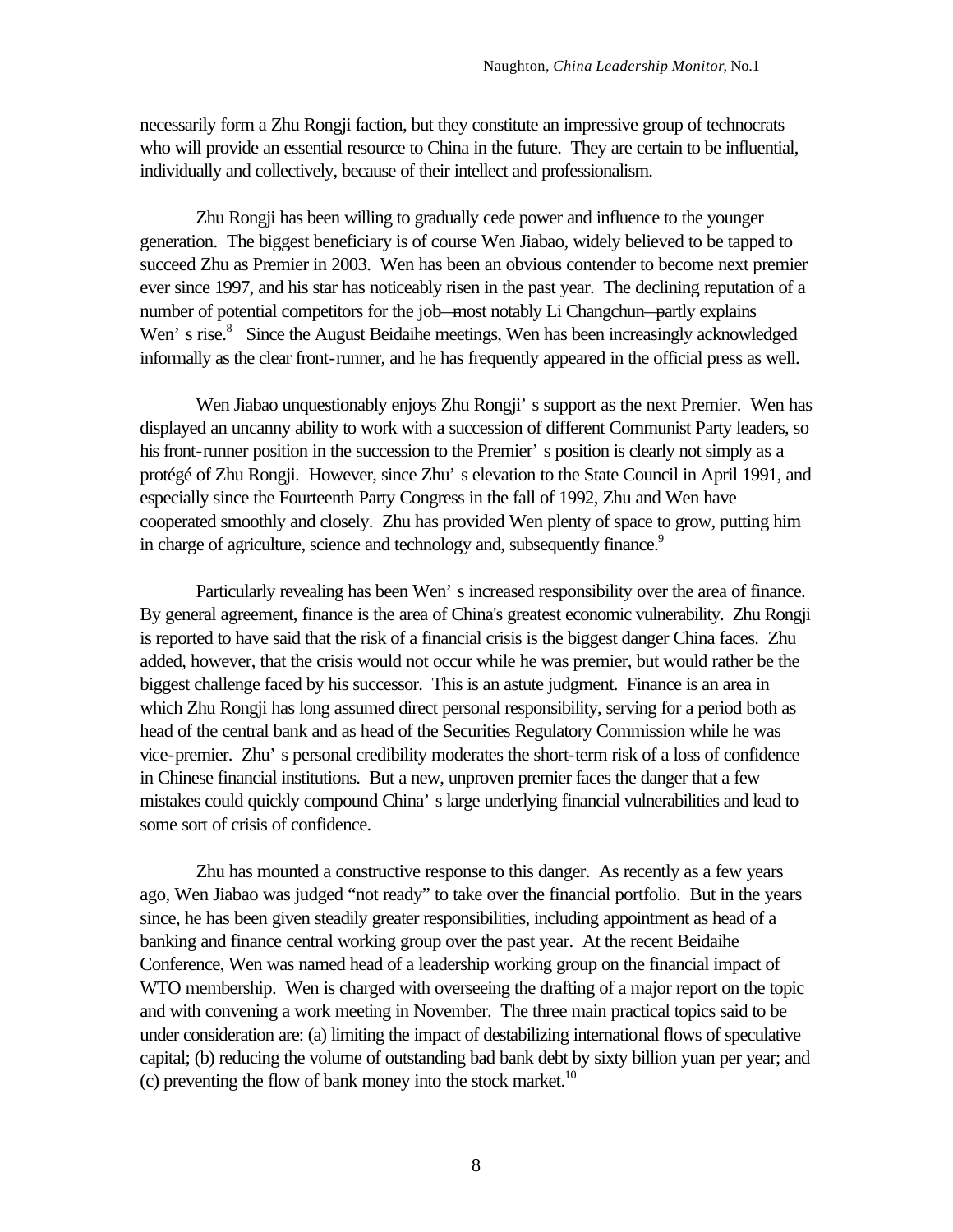This gradual assumption of increasing responsibility in the finance area may not be enough to give Wen Jiabao the kind of credibility with domestic and international investors that Zhu Rongji has developed. Even with substantial training, we cannot know for sure that Wen Jiabao has the judgment and decisiveness required to deal with financial crises until he is actually tested. But this process of gradual transfer of responsibility is quite reassuring and reflects very positively on Zhu Rongji. Wen Jiabao is a very different personality from Zhu Rongji. He is widely credited with personal sensitivity, ability to listen to subordinate' s opinions, and a cooperative work style. He will bring a very different work style to the premier' s job if he does in fact succeed Zhu Rongji. Yet Zhu has been willing to gradually cede power, giving Wen a steadily increasing sphere of responsibility. Zhu' s cultivation of Wen Jiabao reinforces his earlier achievement in promoting a phalanx of the most talented economic managers in China.

Unless something dramatically different happens, then, Zhu Rongji is on track to complete his term in office successfully and then hand over responsibilities to a well qualified successor. This has never really happened before in China, and it will be a historic achievement.<sup>11</sup> It also stands as a powerful implicit rebuke to Jiang Zemin. Zhu's steadfastness poses a challenge to Jiang' s plans to play a behind-the-scenes role, and retard the full transfer of power to Hu Jintao. Zhu' s actions therefore put a great deal of pressure on Jiang and the entire leadership of the Communist Party to adhere to a plan of orderly succession. A rule-based transfer of personal power, even though it is by no stretch of the imagination "democratic," still would represent a step forward in the Chinese context. It would be a major step towards institutionalization, greater transparency, and the restraint of purely personal exercise of power. If this happens in 2002-03, Zhu Rongji will have earned a substantial share of the credit. This will turn out to be his biggest political legacy.

(October 3, 2001)

<sup>1</sup> Bruce Gilley, "Not China' s Gorbachev," in *Far Eastern Economic Review*, September 6, 2001.

 $\overline{a}$ 

<sup>2</sup> Zheng Yongnian, *Zhu Rongji Xinzheng: Zhongguo Gaige de Xin Moshi [The New Policies of Zhu Rongji: A New Model of Chinese Reform]* (Singapore: Bafang Wenhua Qiye Gongsi, 1999).

<sup>3</sup> Ru Qing, "Wu Jinglian: The Economic and Social Problems We Face in the New Century," (in Chinese) at *www.peopledaily.com.cn/GB/jinji/2001-6-5/482219.html*, originally published in *Zhongguo Jingji Shibao*, June 5, 2001.

<sup>4</sup> Zhu Rongji, "Premier's Report on Outline of New 5-year Plan," delivered at the fourth session of the Ninth National People' s Congress, March 5, 2001, Xinhua in English, March 16, 2001, in World News Connection, FBIS document number CPP20010316000083.